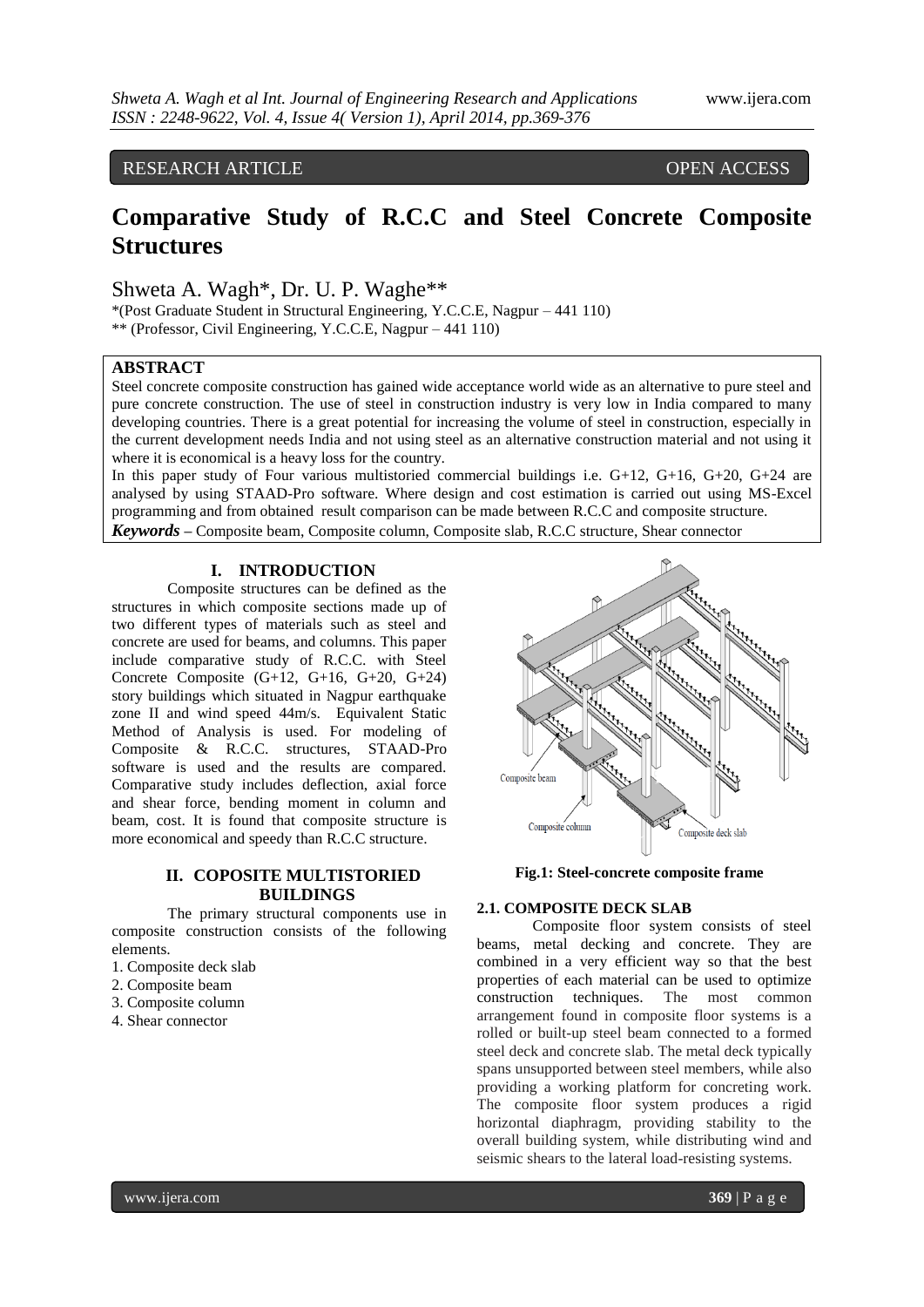Composite action increases the load carrying capacity and stiffness by factors of around 2 and 3.5 respectively. The concrete forms the compression flange – the steel provides the tension component and shear connectors ensure that the section behaves compositely. Beam spans of 6 to 12 m can be created giving maximum flexibility and division of the internal space. Composite slabs use steel decking of 46 to 80 mm depth that can span 3 to 4.5 m without temporary propping. Slab thicknesses are normally in the range 100 mm to 250 mm for shallow decking, and in the range 280 mm to 320 mm for deep decking. Composite slabs are usually designed as simply supported members in the normal condition, with no account taken of the continuity offered by any reinforcement at the supports.

#### **2.2. COMPOSITE BEAM**

In conventional composite construction, concrete slabs rest over steel beams and are supported by them. Under load these two components act independently and a relative slip occurs at the interface if there is no connection between them. With the help of a deliberate and appropriate connection provided between them can be eliminated. In this case the steel beam and the slab act as a "composite beam" and their action is similar to that of a monolithic Tee beam. Though steel and concrete are the most commonly used materials for composite beams, other materials such as pre-stressed concrete and timber can also be used. Concrete is stronger in compression than in tension, and steel is susceptible to buckling in compression. By the composite action between the two, we can utilize their respective advantage to the fullest extent. Generally in steelconcrete composite beams, steel beams are integrally connected to prefabricated or cast in situ reinforced concrete slabs.

#### **2.2.1 COMPOSITE ACTION IN BEAMS**

Composite beams, subjected mainly to bending, consist of section action composite with flange of reinforced concrete. To act together, mechanical shear connectors are provided to transmit the horizontal shear between the steel beam and concrete slab, ignoring the effect of any bond between the two materials. These also resist uplift forces acting at the steel concrete interface. If there is no connection between steel beam and concrete slab interface, a relative slip occurs between them when the beam is loaded. Thus, each component will act independently. With the help of deliberate and appropriate connection between concrete slab and steel beam the slip can be minimized or even eliminated altogether. If slip at the interface is eliminated or drastically reduced, the slab and steel member will act together as a composite unit. Slip is

zero at mid-span and maximum at the support of the simply supported beam subjected to uniformly distributed load. Hence, shear is less in connectors located near the centre and maximum in connectors located near the support.Composite beams are often designed under the assumption that the steel beam supports the weight of the structural steel or wet concrete plus construction loads.This approach results in considerably less number of connectors than they are required to enable the maximum bending resistance of the composite beam to be reached. However the use of such partial shear connection results in reduced resistance and stiffness.

# **2.2.2 ADVANTAGES OF COMPOSITE BEAMS**

- 1. Keeping the span and loading unaltered, more economical steel section in terms of depth and weight) is adequate in composite construction compared with conventional non-composite construction.
- 2. Encased steel beam sections have improved fire resistance and corrosion.
- 3. It satisfied requirement of long span construction a modern trend in architectural design.
- 4. Composite construction is amenable to fast track construction because of use of rolled steel sections.
- 5. Composite sections have higher stiffness than the corresponding steel sections and thus the deflection is lesser.
- 6. Permits easy structural repairs/ modification.
- 7. Provides considerable flexibility in design and ease of fabrication.
- 8. Enables easy construction scheduling in congested sites.
- 9. Reduction in overall weight of the structure and there by reduction in foundation cost.
- 10. Suitable to resist repeated earthquake loading which requires high amount of resistance and ductility.

# **2.3. COMPOSITE COLUMN**

A steel concrete composite column is a compression member, comprising either of a concrete encased hot rolled steel section or a concrete filled hollow section of hot rolled steel. It is generally used as a load bearing member in a composite framed structure. Composite members are mainly subjected to compression and bending. At present there is no Indian standard code covering the design of composite column. The method of design in this report largely follows EC4, which incorporates latest research on composite construction. Indian standard for composite construction IS 11384-1985 does not make any specific reference to composite columns. This method also adopts the European bucking curves for steel columns as a basic of column design.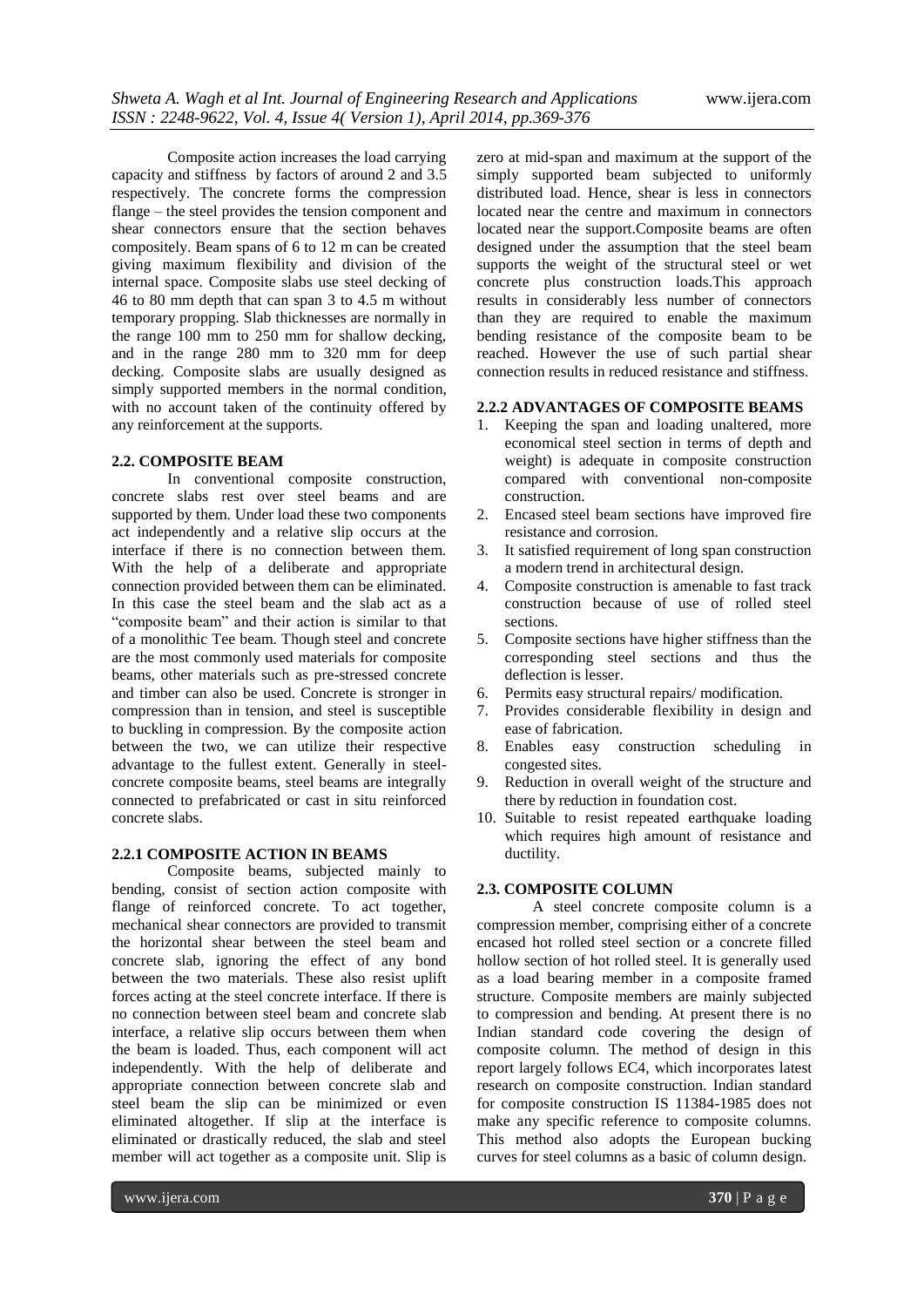# **2.3.1 THE ADVANTAGES OF COMPOSITE COLUMNS ARE**

- 1) Increased strength for a given cross sectional dimension.
- 2) Increased stiffness, leading to reduced slenderness and increased bulking resistance.
- 3) Good fire resistance in the case of concrete encased columns.
- 4) Corrosion protection in encased columns.
- 5) Significant economic advantages over either pure structural steel or reinforced concrete alternatives.
- 6) Identical cross sections with different load and moment resistances can be produced by varying steel thickness, the concrete strength and reinforcement. This allows the outer dimensions of a column to be held constant over a number of floors in a building, thus simplifying the construction and architectural detailing.
- 7) Erection of high rise building in an extremely efficient manner.
- 8) Formwork is not required for concrete filled tubular sections.

# **2.4. SHEAR CONNECTOR**

The total shear force at the interface between concrete slab and steel beam is approximately eight times the total load carried by the beam. Therefore, mechanical shear connectors are required at the steel-concrete interface. These connectors are designed to (a) transmit longitudinal shear along the interface, and (b) Prevent separation of steel beam and concrete slab at the interface. Commonly used types of shear connectors as per IS: 11384-1985. There are three main types of shear connectors; rigid shear connectors, flexible shear connectors and anchorage shear connectors.

#### **2.4.1 TYPES OF SHEAR CONNECTORS 1. RIGID TYPE**

As the name implies, these connectors are very stiff and they sustain only a small deformation while resisting the shear force. They derive their resistance from bearing pressure on the concrete, and fail due to crushing of concrete. Short bars, angles, Tsections are common examples of this type of connectors. Also anchorage devices like hoped bars are attached with these connectors to prevent vertical separation.

#### **2. FLEXIBLE TYPE**

Headed studs, channels come under this category. These connectors are welded to the flange of the steel beam. They derive their stress resistance through bending and undergo large deformation before failure. The stud connectors are the types used extensively. The shank and the weld collar adjacent

## **3. BOND OR ANCHORAGE TYPE**

It is used to resist horizontal shear and to prevent separation of girder from the concrete slab at the interface through bond. These connectors derived from the resistance through bond and anchorage action.

## **III. BUILDING DETAILS**

The building considered here is a commercial building. The plan dimension is 63.20mx29.50m. The study is carried out on the same building plan for both R.C.C and Composite construction. The basic loading on both types of structures are kept same .

# **3.1 STRUCTURAL DATA FOR R.C.C BUILDING**

Building Plan for R.C.C Structure:



**Fig.2: Plan showing typical floor of R.C.C**

#### **Table 1 : Structural data of R.C.C. Structure**

| Plan dimension           | 63.20mx29.50m        |  |  |  |  |
|--------------------------|----------------------|--|--|--|--|
|                          | 46.8, 61.2, 75.6, 90 |  |  |  |  |
| Total height of building | m.                   |  |  |  |  |
| Height of each storey    | 3.6m                 |  |  |  |  |
| Height of parapet        | 1.0 <sub>m</sub>     |  |  |  |  |
| Type of Beam             | Size of Beams        |  |  |  |  |
| $B_1$                    | 300mmx650mm          |  |  |  |  |
| B <sub>2</sub>           | $230$ mmx $300$ mm   |  |  |  |  |
| $B_3$                    | $230$ mmx $230$ mm   |  |  |  |  |
| Type of columns          | Size of columns      |  |  |  |  |
| $C_6, C_7$               | 750mmx750mm          |  |  |  |  |
| $\mathrm{C}_{11}$        | 450mmx450mm          |  |  |  |  |
| $C_9$                    | 350mmx750mm          |  |  |  |  |
| $C_8$                    | 350mmx600mm          |  |  |  |  |
| Thickness of slab        | 200 <sub>mm</sub>    |  |  |  |  |
| Thickness of walls       | 230 <sub>mm</sub>    |  |  |  |  |
| Seismic zone             | П                    |  |  |  |  |
| Wind speed               | $44 \text{ m/s}$     |  |  |  |  |
| Soil condition           | Medium soil          |  |  |  |  |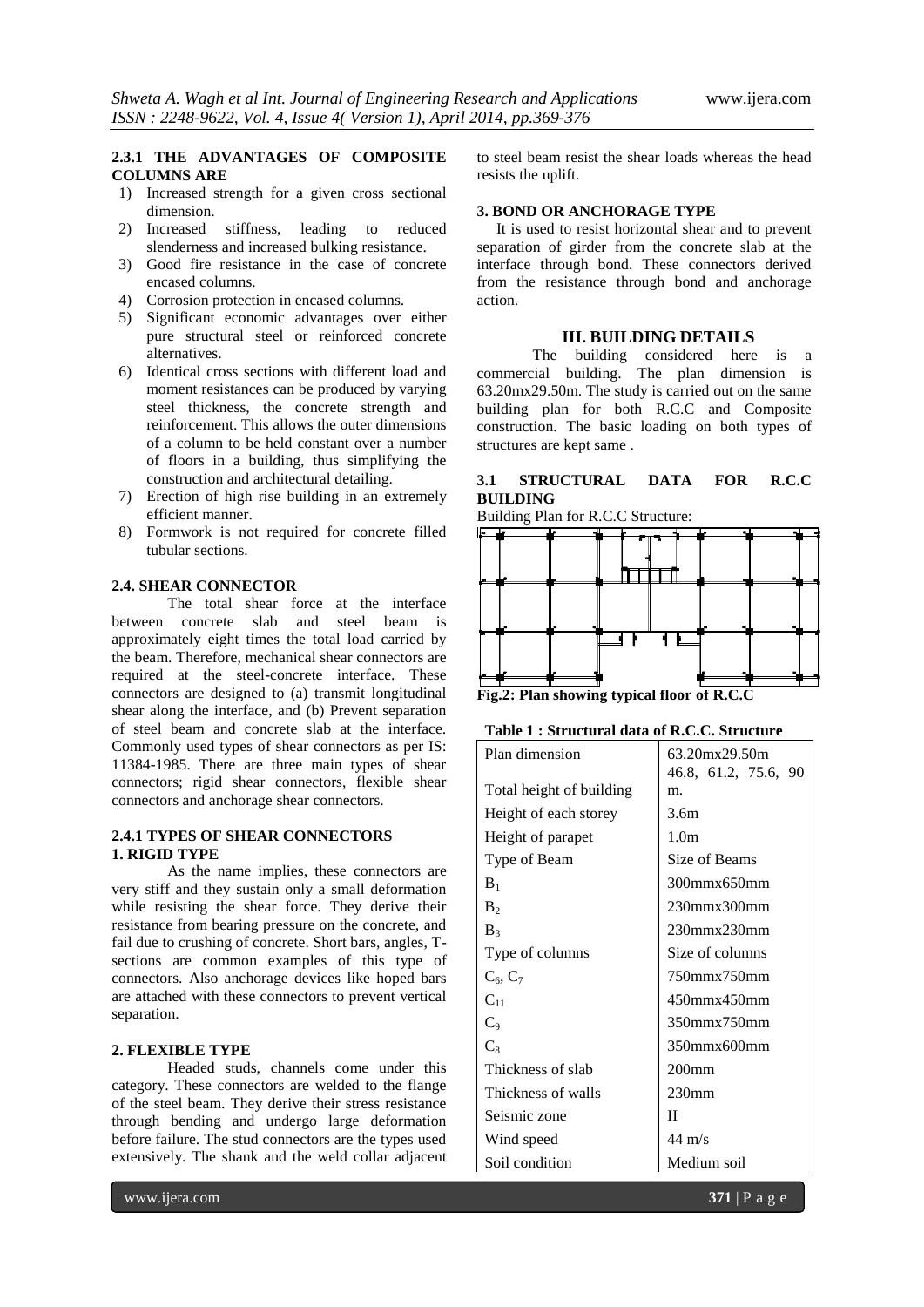| Importance factor          |                     |
|----------------------------|---------------------|
| Zone factor                | 0.1                 |
| Floor finish               | $1.0 \text{ kN/m2}$ |
| Live load at all floors    | $4.0 \text{ kN/m2}$ |
| Grade of concrete          | $M_{30}$            |
| Grade of reinforcing steel | Fe <sub>415</sub>   |
| Density of concrete        | $25 \text{ kN/m}$ 3 |
| Density of brick           | $20 \text{ kN/m}$ 3 |
| Damping ratio              |                     |

## **3.2 STRUCTURAL DATA FOR STEEL CONCRETE COMPOSITE BUILDING**

Building Plan for Steel Concrete Composite Structure:



**Fig.3: Plan showing typical floor of composite**

|                  |  |  | Table 2: Data For Analysis Of Composite |
|------------------|--|--|-----------------------------------------|
| <b>Structure</b> |  |  |                                         |

| sa acaa c                  |                         |
|----------------------------|-------------------------|
| Plan dimension             | 63.20mx29.50m           |
| Total height of building   | 46.8, 61.2, 75.6, 90 m. |
| Height of each storey      | 3.6m                    |
| Height of parapet          | 1.0 <sub>m</sub>        |
| Type of Beam               | Size of Beams           |
| $B_1$                      | <b>ISMB450</b>          |
| B <sub>2</sub>             | <b>ISMB300</b>          |
| B <sub>3</sub>             | <b>ISMB200</b>          |
| Type of columns            | Size of columns         |
| $C_6$ , $C_7$ (ISMB450)    | 500mmx500mm             |
| $C_9$ (ISMB300)            | 350mmx400mm             |
| $C_8$ (ISMB200)            | 300mmx300mm             |
| Thickness of slab          | 200 <sub>mm</sub>       |
| Thickness of wall          | 230 <sub>mm</sub>       |
| Seismic zone               | П                       |
| Wind speed                 | $44 \text{ m/s}$        |
| Soil condition             | Medium soil             |
| Importance factor          | 1.0                     |
| Zone factor                | 0.10                    |
| Floor finish               | $1.0 \text{ km/m2}$     |
| Live load at all floors    | $4.0 \text{ km/m2}$     |
| Grade of concrete          | $M_{30}$                |
| Grade of reinforcing steel | Fe <sub>415</sub>       |
| Density of concrete        | $25 \text{ km/m}$ 3     |
| Density of brick           | $20 \text{ km/m}$ 3     |
| Damping ratio              | 5%                      |
|                            |                         |

# **IV. ANALYSIS**

The explained 3D building model is analysed using Equivalent Static Method. The building models are then analysed by the software Staad Pro. Different parameters such as deflection, shear force & bending moment are studied for the models. Seismic codes are unique to a particular region of country. In India, Indian standard criteria for earthquake resistant design of structures IS 1893 (PART-1): 2002 is the main code that provides outline for calculating seismic design force. Wind forces are calculated using code IS-875 (PART-3) & SP64.

#### **V. RESULTS AND DISCUSSION**

Analysis of four various building is done and from that following are the results.



**Fig.4: Comparison of deflection (column no. 35)**

The Fig.4 shows that the deflection in composite structure is nearly double than that of R.C.C structure but within permissible limit.



**Fig.5: Comparison of S.F X-dir.(column no. 35)**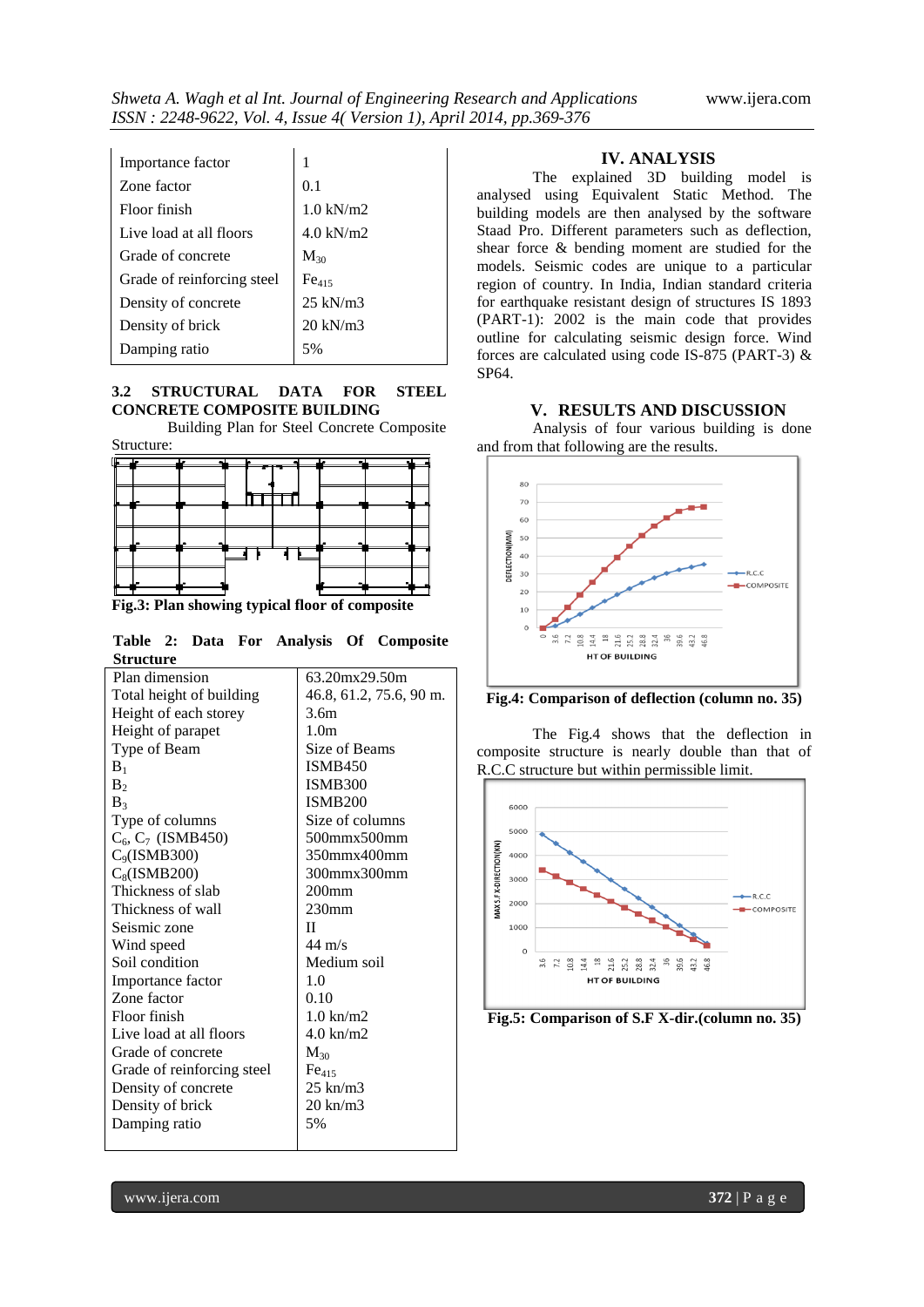

**Fig.6: Comparison of axial force (column no. 35)**

The Fig.5,6 shows that the Shear force and Axial force in R.C.C structure is on higher side than that of composite structure.



**Fig.7:Comparison of B.M Z-Dir. (column no. 35)**

The Fig.7 shows that there is significant reduction in B.M of column (Z-DIR) in composite structure.



**Fig. 8: Comparison of B.M (beam no. 35)**

|                                                | as Iviiuws.-            |       |           |       |           |       |           |       |
|------------------------------------------------|-------------------------|-------|-----------|-------|-----------|-------|-----------|-------|
| Story                                          | $G+12$                  |       | $G+16$    |       | $G+20$    |       | $G + 24$  |       |
| Comparison<br>Property                         | Composite $\vert$ R.C.C |       | Composite | R.C.C | Composite | R.C.C | Composite | R.C.C |
| Max. Axial<br>Force In Y- 17892.89<br>DIR (kN) |                         | 17532 | 22631.05  | 2838  | 26976.86  | 5976  | 33431.81  | 31338 |
| Max.<br>Shear                                  |                         |       |           |       |           |       |           |       |

190 253.01 218 401 246 456 274.7 558.17

In Z-8 151.5 265 193 306 44.54 360.63 297.54

ent | 555.25 707 | 736.3 | 838.23 | 58.18 | 969.38 | 1201.05

|  |              |  |  |  | Table 3: Comparisons of Composite and R.C.C Building w.r.t their various property are tabulated are |  |
|--|--------------|--|--|--|-----------------------------------------------------------------------------------------------------|--|
|  | as follows:- |  |  |  |                                                                                                     |  |
|  |              |  |  |  |                                                                                                     |  |

| www.11era.com |  |
|---------------|--|

Force In X-DIR (kN)

Max. Shear Force In Z-8 DIR (kN)

Max. B.Moment (kNm)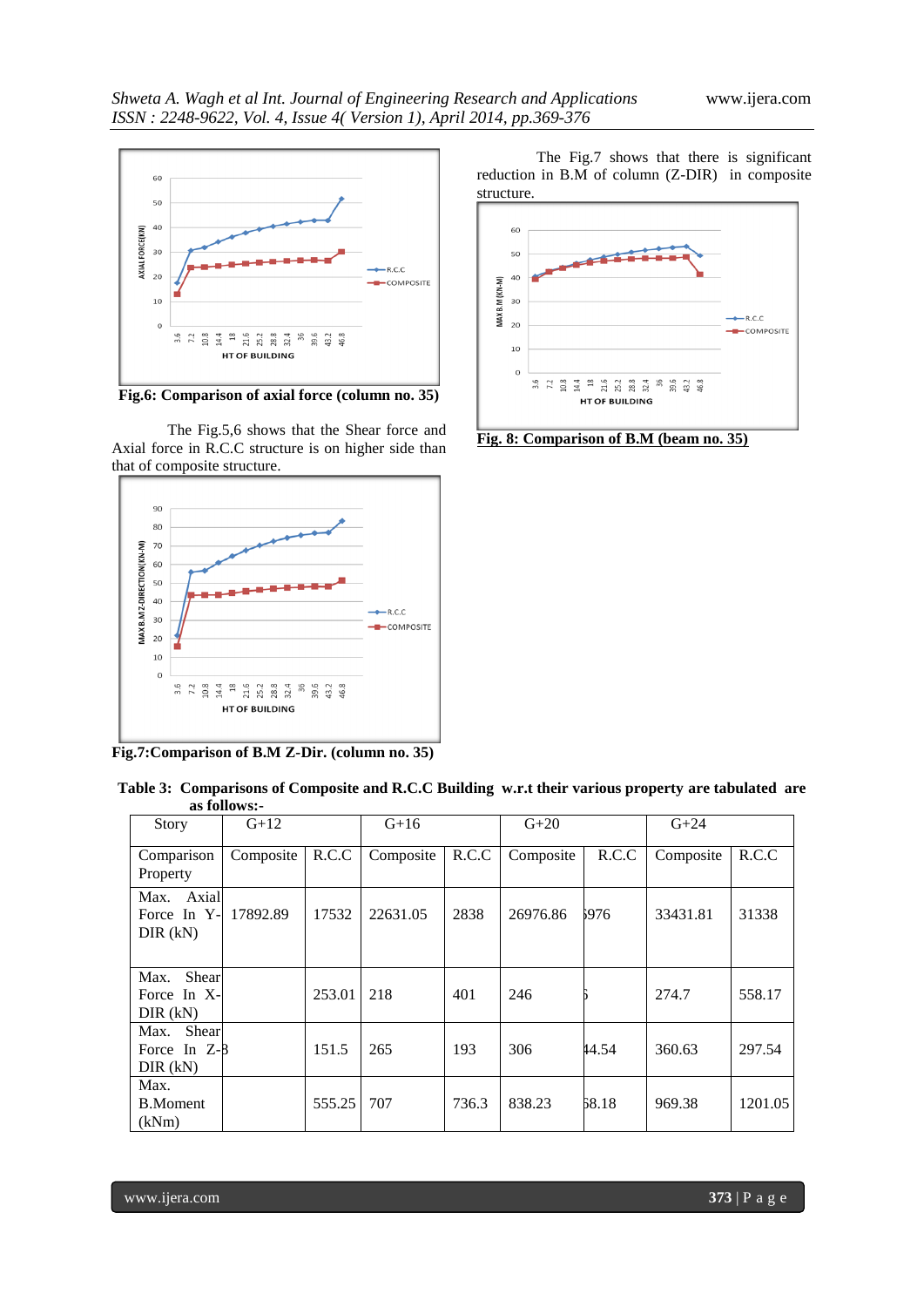# **VI. COMPARISON OF COST BETWEEN COMPOSITE & R.C.C STRUCTURE**

From analysis we get Axial force and B.M. This value is used in MS-Excel programming for design and then cost estimation is done in excel. From that results are obtained and tabulated are as follows:-

|                | <b>R.C.C STRUCTURE</b> | <b>COMPOSITE STRUCTURE</b> | <b>DIFFERENCE</b> | In $%$     |
|----------------|------------------------|----------------------------|-------------------|------------|
| <b>SLAB</b>    | 30515095.46 Rs         | 22001265.2 Rs              | $-8513830.26$ Rs  | $-27.9004$ |
| <b>BEAM</b>    | 7023461.66 Rs          | 18657333.23 Rs             | 11633871.34 Rs    | 62.35549   |
| <b>COLUMN</b>  | 9236275.38 Rs          | 10488763.64 Rs             | 1252488.26 Rs     | 13.56053   |
| <b>FOOTING</b> | 9945576.59 Rs          | 5510013.64 Rs              | $-4435562.95$ Rs  | $-44.5983$ |
| TOTAL          | 56720409.09 Rs         | 56657375.48 Rs             | $-63033.61$ Rs    | $-0.11125$ |

|  |  |  | Table 4: Comparison Of Cost For G+12 Building |
|--|--|--|-----------------------------------------------|
|--|--|--|-----------------------------------------------|

Extra cost of R.C.C structure = 63,034 Rs

| Table 5: Comparison Of Cost For G+16 Building |  |  |
|-----------------------------------------------|--|--|
|-----------------------------------------------|--|--|

|                | <b>R.C.C STRUCTURE</b> | <b>COMPOSITE STRUCTURE</b> | <b>DIFFERENCE</b> | In $%$     |
|----------------|------------------------|----------------------------|-------------------|------------|
| <b>SLAB</b>    | 39990551.1 Rs          | 28772039.3 Rs              | $-11218511.8$ Rs  | $-28.0529$ |
| <b>BEAM</b>    | 8207075.16 Rs          | 20863500 Rs                | 12656424.84 Rs    | 60.663     |
| <b>COLUMN</b>  | 13701333.92 Rs         | 13060635.76 Rs             | $-640698.16$ Rs   | $-4.67617$ |
| <b>FOOTING</b> | 11130922.5 Rs          | 6701718.52 Rs              | -4429203.98 Rs    | $-39.7919$ |
| <b>TOTAL</b>   | 73029882.68 Rs         | 69397893.58 Rs             | $-3631989.1$ Rs   | $-5.23357$ |

Extra cost of R.C.C structure = 36,31,990 Rs

|  | Table 6: Comparison Of Cost For G+20 Building |
|--|-----------------------------------------------|
|  |                                               |

|                | <b>R.C.C STRUCTURE</b> | <b>COMPOSITE STRUCTURE</b> | <b>DIFFERENCE</b> | In $%$     |
|----------------|------------------------|----------------------------|-------------------|------------|
| <b>SLAB</b>    | 44760579.6 Rs          | 38172664.5 Rs              | $-6587915.1$ Rs   | $-14.7181$ |
| <b>BEAM</b>    | 11348412.16 Rs         | 24248155.8 Rs              | 12899743.64 Rs    | 53.19886   |
| <b>COLUMN</b>  | 27217564.9 Rs          | 16089150.08 Rs             | $-11128414.8$ Rs  | $-40.8869$ |
| <b>FOOTING</b> | 12449462.5 Rs          | 8210217.11 Rs              | $-4239245.39$ Rs  | $-34.0516$ |
| <b>TOTAL</b>   | 95776019.16 Rs         | 86720187.49 Rs             | $-9055831.67$ Rs  | $-10.4426$ |

Extra cost of R.C.C structure = 90,55,832 Rs

**Table 7: Comparison Of Cost For G+12 Building**

|                | <b>R.C.C STRUCTURE</b> | <b>COMPOSITE STRUCTURE</b> | <b>DIFFERENCE</b> | In $%$        |
|----------------|------------------------|----------------------------|-------------------|---------------|
| <b>SLAB</b>    | 61256708.1 Rs          | 45509281.5 Rs              | $-15747426.6$ Rs  | -25.7072688   |
| <b>BEAM</b>    | 13520592.3 Rs          | 31648141.2 Rs              | 18127548.9 Rs     | 57.27839997   |
| <b>COLUMN</b>  | 33361527.3 Rs          | 18684650.94 Rs             | $-14676876.36$ Rs | -43.9934186   |
| <b>FOOTING</b> | 13213824.35 Rs         | 9897935.24 Rs              | $-3315889.11$ Rs  | $-25.094091$  |
| <b>TOTAL</b>   | 121352652.1 Rs         | 105740008.9 Rs             | $-15612643.17$ Rs | $-14.7651238$ |

Extra cost of R.C.C structure  $= 1,56,12,644$  Rs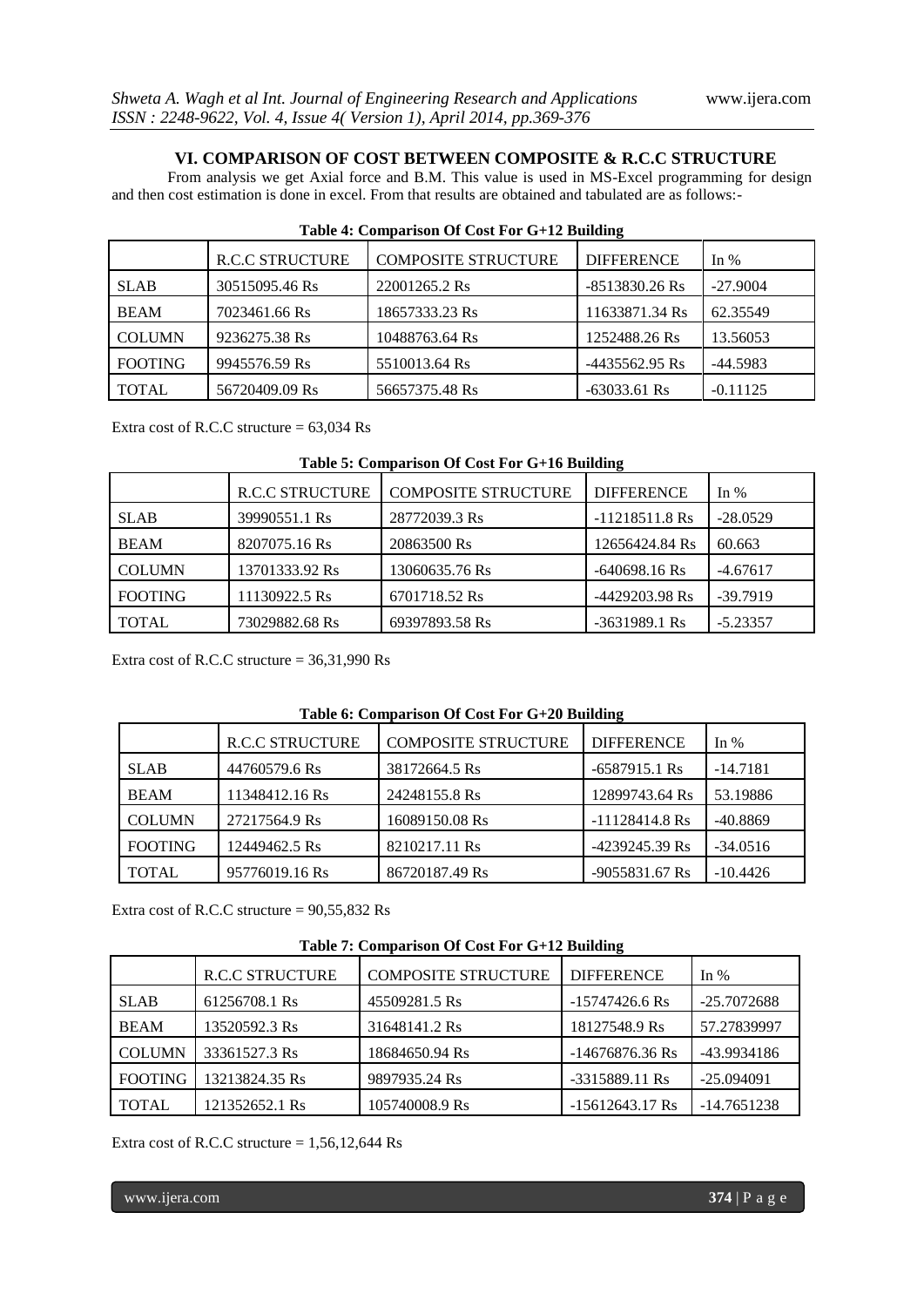| <b>Story</b> | Cost of R.C.C Structure (Cr) | Cost of Composite Structure (Cr) | % Difference |  |  |  |
|--------------|------------------------------|----------------------------------|--------------|--|--|--|
| $G+12$       | 5,67,20,409                  | 5,66,57,375                      | $-0.111$     |  |  |  |
| $G+16$       | 7, 30, 29, 883               | 6,93,97,893                      | $-5.23$      |  |  |  |
| $G+20$       | 9,57,76,019                  | 8,67,20,187                      | $-10.44$     |  |  |  |
| $G+24$       | 12, 13, 52, 652              | 10,57,40,009                     | $-14.77$     |  |  |  |



#### **Fig.9: Cost comparison bar chart**

From Fig.9 it is obvious that increase in the number of story results in increased cost for RCC construction as compared to composite construction.

#### **VII. CONCLUSION**

Analysis and design of four various building can be done and comparison can be made between them and from that result conclusions can be drawnout are as follows:-

- 1. In case of a composite structural system because of the lesser magnitude of the beam end forces and moments compared to an R.C.C system, one can use lighter section in a composite structure. Thus, it is reduces the self-weight and cost of the structural components.
- 2. From Fig.3 & Fig.4 it is seen that the downward reaction  $(F_v)$  and bending mome'nt in other two direction for composite structural system is less. Thus one can use smaller size foundation in case of composite construction compared to an R.C.C construction.
- 3. Under earthquake consideration because of inherent ductility characteristics, steel-concrete composite structure perform better than a R.C.C structure.
- 4. In the cost estimation for building structure no savings in the construction time for the erection of the composite structure is included. As compared to RCC structures, composite

structures require less construction time due to the quick erection of the steel frame and ease of formwork for concrete. Including the construction period as a function of total cost in the cost estimation will certainly result in increased economy for the composite structure.

5. The cost comparison reveals that steel-concrete composite design structure is more economical in case of high rise buildings and construction is speedy.

#### **REFERENCES**

- [1] Johnson R. P., Composite Structures of Steel and Concrete, Volume 1, Blackwell Scientific Publications, UK, 2004.
- [2] Fisher J. w. Design of composite beams with formed metal deck. *Eng*. J,, *amer, lnst ,Steel Constr,*7.88-96,July 1970.
- [3] Euro code 4, ―*Design of composite steel and concrete structure*, European committee for standardization committee European de normalization europaisches committee fur normung.
- [4] IS: 456(2000), ― *Indian Standard Code of Practice for Plan and Reinforcement*